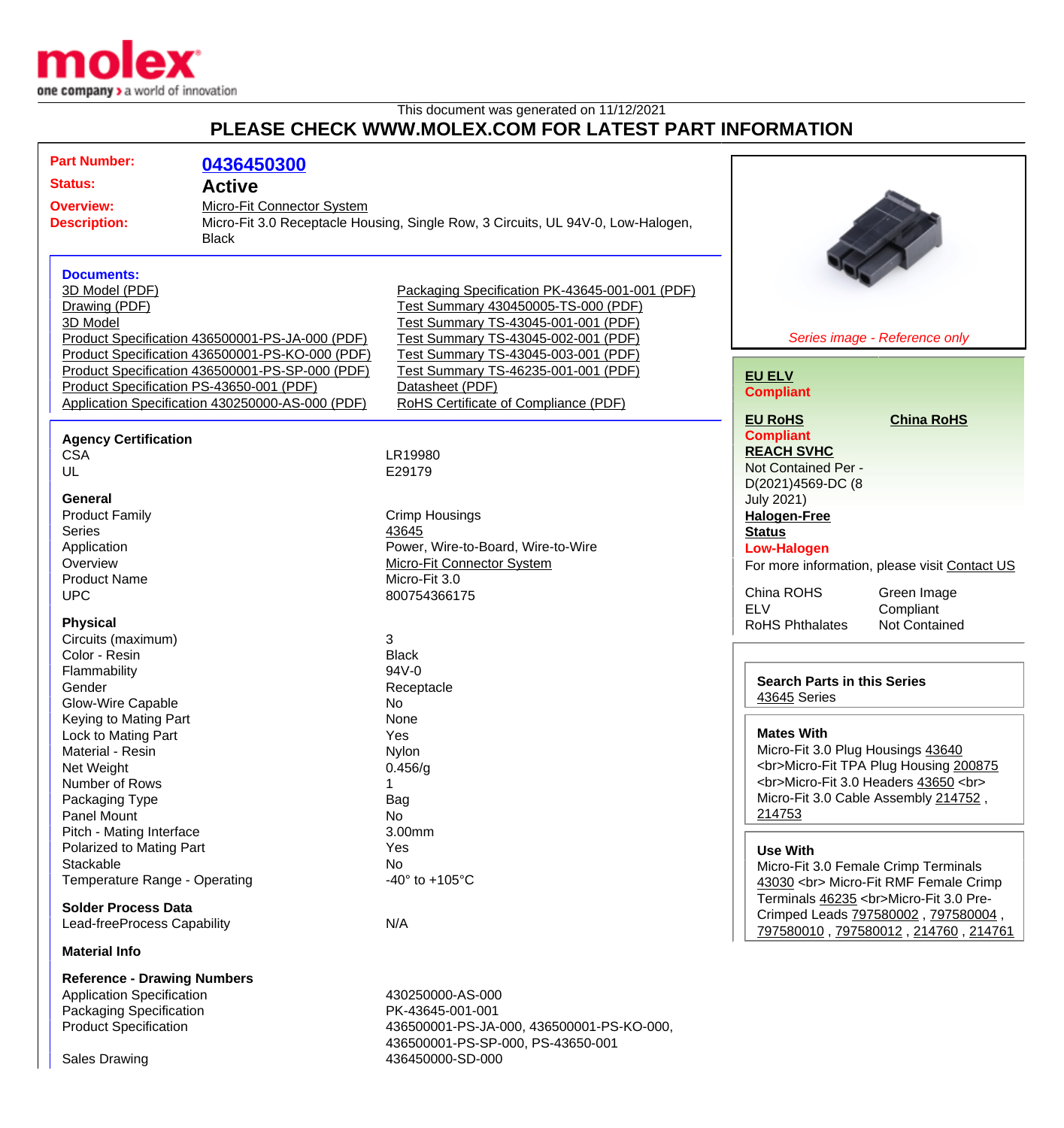Test Summary 430450005-TS-000, TS-43045-001-001, TS-43045-002-001, TS-43045-003-001, TS-46235-001-001

This document was generated on 11/12/2021

## **PLEASE CHECK WWW.MOLEX.COM FOR LATEST PART INFORMATION**